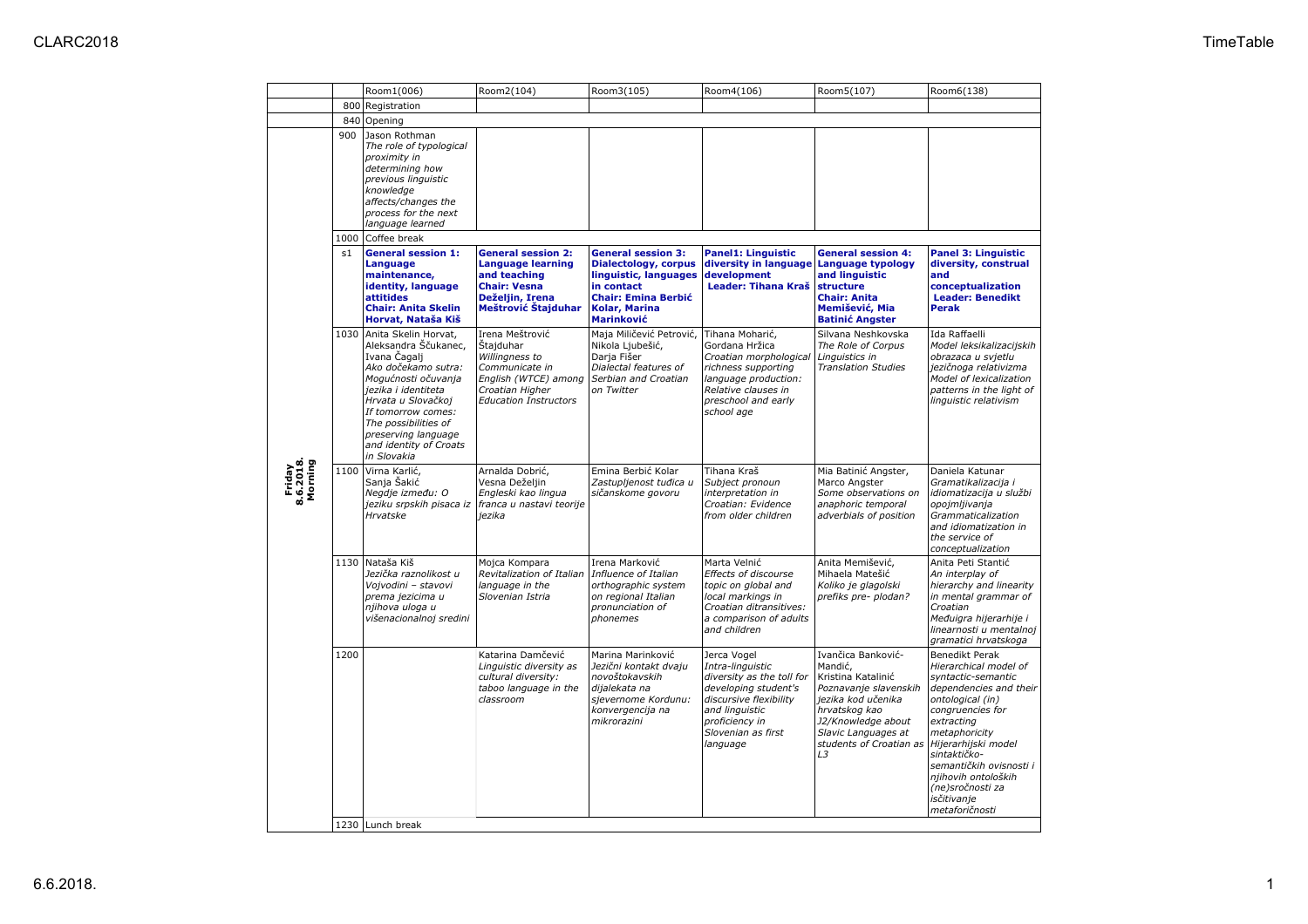|                                  |    | Room1(006)                                                                                                                                                         | Room2(104)                                                                                                                                  | Room3(105)                                                                                                                                                                                     | Room4(106)                                                                                                                                                               | Room5(107)                                                                                                                                                  | Room6(138)                                                                                                                                                                                                                                                                                                                                |
|----------------------------------|----|--------------------------------------------------------------------------------------------------------------------------------------------------------------------|---------------------------------------------------------------------------------------------------------------------------------------------|------------------------------------------------------------------------------------------------------------------------------------------------------------------------------------------------|--------------------------------------------------------------------------------------------------------------------------------------------------------------------------|-------------------------------------------------------------------------------------------------------------------------------------------------------------|-------------------------------------------------------------------------------------------------------------------------------------------------------------------------------------------------------------------------------------------------------------------------------------------------------------------------------------------|
|                                  |    | 1400 Thede Kahl<br><b>Endangered Romance</b><br>and Slavonic varieties<br>in Southeast Europe                                                                      |                                                                                                                                             |                                                                                                                                                                                                |                                                                                                                                                                          |                                                                                                                                                             |                                                                                                                                                                                                                                                                                                                                           |
|                                  |    | 1500 Coffee break                                                                                                                                                  |                                                                                                                                             |                                                                                                                                                                                                |                                                                                                                                                                          |                                                                                                                                                             |                                                                                                                                                                                                                                                                                                                                           |
|                                  | s2 | <b>General session 5:</b><br>Language diversity,<br>identity, language<br>maintenance,<br>language policy<br><b>Chair: Eileen Lee,</b><br><b>Sabrina Colombo</b>   | <b>General session 6:</b><br><b>Language learning</b><br>and teaching<br><b>Chair: Andrea</b><br>Knežević, Tilen<br><b>Smajla</b>           | <b>Panel 6: Linguistic</b><br>diversity and<br>linguistic geography<br><b>Leader: Silvana</b><br>Vranić                                                                                        | <b>Panel1: Linguistic</b><br>diversity in language endangerment in<br>development<br><b>Leader: Tihana Kraš</b>                                                          | <b>Panel 5: Linguistic</b><br><b>Southeast Europe</b><br>Leader: Zvjezdana<br>Vrzić                                                                         | <b>Panel 3: Linguistic</b><br>diversity, construal<br>and<br>conceptualization<br><b>Leader: Benedikt</b><br><b>Perak</b>                                                                                                                                                                                                                 |
|                                  |    | 1515 Sharmela Mohan,<br>Eileen Lee,<br>Sujitra Sockanathan<br>Linguistic diversity on<br>commercial signage in<br>Malaysia                                         | Andrea Knežević<br>Interkulturalna<br>kompetencija u<br>poučavanju ruskom<br>kao stranom jeziku                                             | Anđela Frančić<br>Geolingvistika i<br>antroponomastička<br>istraživanja                                                                                                                        | Wience Lai<br>Production of English<br>Word Stress by Hong<br>Kong Cantonese<br>Speakers of English:<br>Cues in English Donor<br><b>Words and Cantonese</b><br>Loanwords | Maša Plešković,<br>Branka Drljača Margić,<br>Tihana Kraš<br>The Fiuman dialect<br>today: Language<br>Comparison of Acoustic attitudes and language<br>luse  | Bruno Nahod<br>Categorization as a<br>Mean of Life: when<br>theory is not just a<br>theory<br>Kategorizacija kao<br>sredstvo života: Kad<br>teorija nije samo<br>teorija                                                                                                                                                                  |
| Friday<br>8.6.2018.<br>Afternoon |    | 1545 Eileen Lee,<br>Sharmela Mohan,<br>Sujitra Sockanathan<br>Linguistic diversity,<br>assimilation and<br>identity in the Chitty<br>Melaka community,<br>Malaysia | Daniela Cecic<br>Qualitative analysis of<br>foreign language<br>learning and teaching:<br>pre- service teachers'<br>perceptions and beliefs | Karmen Kenda-Jež,<br>Jezikovna raznolikost<br>in tradicionalna<br>jezikovna geografija:<br>vokalizem v<br>Slovanskem<br>lingvističnem atlasu<br>(OLA)                                          | Isabella Matticchio<br>Developmental<br>changes in speech<br>rhythm. A study on<br>Italian L2                                                                            | Dario Ban<br>Heritage language<br>anxiety: a study of the<br>Fiuman dialect                                                                                 | Sandra Tamaro<br>Jezična relativnost u<br>Istri viđena kroz<br>konceptualizaciju<br>pojma "poludjeti" u<br>istriotskim,<br>istromletačkim i<br>čakavskim govorima<br>Linguistic relativity in<br>Istria seen through the<br>conceptualisation of<br>the expression "go<br>crazy" in Istriot,<br>Istrovenetian and<br>Čakavian Vernaculars |
|                                  |    | 1615 Chryso Hadjidemetriou<br>Diversity, belonging<br>and the politics of<br>listening in Greek<br>Cypriot community of<br>London<br>(WebConferencing)             | <b>Tilen Smaila</b><br>Foreign Language<br>Acquisition: Attitudes<br>of Young Learners                                                      | Anita Celinić,<br>Mira Menac-Mihalić<br>Karta 'dijete' (OLA L<br>1775 'ребенок' i SIFPM overused be and do in<br>1776 Nsg 'děte' /и<br>произв/) и organskim<br>govorima slavenskoga<br>svijeta | Shigenori Wakabayashi Rajko Škevin,<br>Linguistic accounts of<br>the missing -s and<br>L2 English                                                                        | Jazidžija Žarković<br>History, Politics,<br>Culture, Society as<br>Factors of Language<br>Shift within Zaratino<br>Speech Community                         | Kristina Štrkali Despot.<br>Martina Sekulić Sović<br><b>Metaphor Production</b><br>by Patients with<br>Schizophrenia                                                                                                                                                                                                                      |
|                                  |    | 1645 Sabrina Colombo<br>Multilingual families in<br>a multilingual region:<br>Factors affecting<br>language choices                                                | Jasna Bićanić,<br>Maja Opašić<br>Korektivna povratna<br>informacija u<br>poučavanju<br>materinskoga jezika                                  | Mijo Lončarić<br>Prilog geolingvističkim<br>istraživanjima<br>hrvatskoga jezika (s<br>posebnim osvrtom na<br>Općeslavenski<br>lingvistički atlas i<br>Hrvatski lingvistički<br>atlas)          | Katica Balenović<br>Studies on the<br>acquisition of English<br>articles in early EFL<br>learning                                                                        | Anamarija Artić,<br>Dorotea Cakić,<br>Martina Novosel,<br>Ante Petrović,<br>Adi Tufek<br>Endangered Language<br>Case Study: Arbanasi<br>in a Modern Context | Jelena Runic<br>Between East and<br>West: The Rhetoric of<br>the Self in L2 Student<br>Writing<br>Između istoka i<br>zapada: Retorika<br>Sebstva u pismenosti<br>L2 studenata                                                                                                                                                             |
|                                  |    | 1715 Coffee break                                                                                                                                                  |                                                                                                                                             |                                                                                                                                                                                                |                                                                                                                                                                          |                                                                                                                                                             |                                                                                                                                                                                                                                                                                                                                           |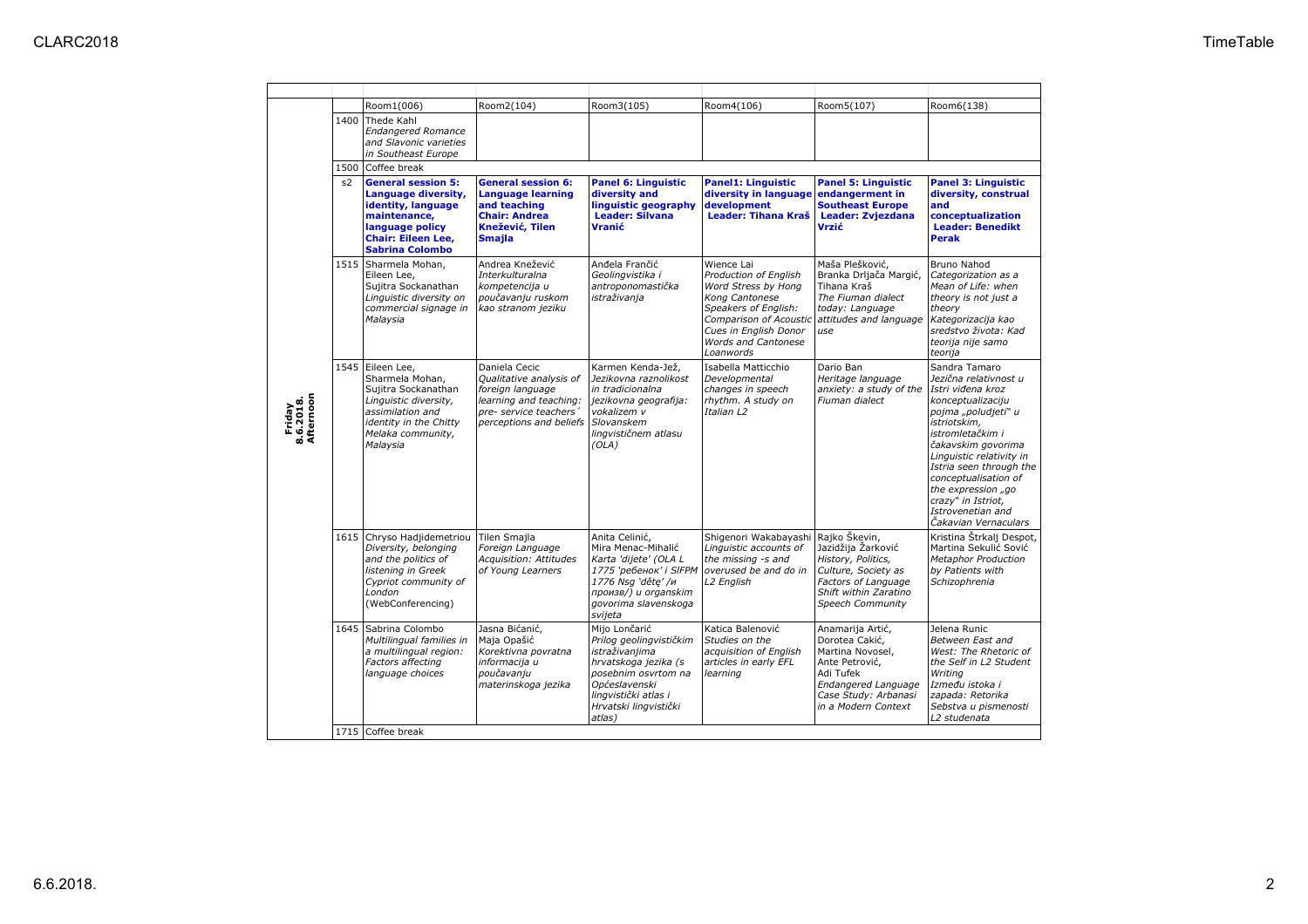|                                | s3   | <b>General session 7:</b><br><b>Language contact</b><br>and change,<br>language<br>maintenance<br><b>Chair: Anna</b><br>Rinaldin, Jelena                 | <b>Panel 6: Linguistic</b><br>diversity and<br>linguistic geography<br><b>Leader: Silvana</b><br>Vranić                | <b>Panel1: Linguistic</b><br>diversity in language endangerment in<br>development<br><b>Leader: Tihana Kraš</b>                                                                                                  | <b>Panel 5: Linguistic</b><br><b>Southeast Europe</b><br><b>Leader: Zvjezdana</b><br>Vrzić | <b>Panel 3: Linguistic</b><br>diversity, construal<br>and<br>conceptualization<br><b>Leader: Benedikt</b><br><b>Perak</b>                                                                                                                                   |
|--------------------------------|------|----------------------------------------------------------------------------------------------------------------------------------------------------------|------------------------------------------------------------------------------------------------------------------------|------------------------------------------------------------------------------------------------------------------------------------------------------------------------------------------------------------------|--------------------------------------------------------------------------------------------|-------------------------------------------------------------------------------------------------------------------------------------------------------------------------------------------------------------------------------------------------------------|
| Friday<br>8.6.2018.<br>Evening |      | Zivojinovic<br>1745 Anna Rinaldin<br>From West to East and<br>vice versa. Contacts of<br>Languages in the<br>Middle Ages                                 | Mira Menac-Mihalić<br>Geolingvistika i<br>frazeologija                                                                 | Aida Cardoso,<br>Ines Duarte,<br>Ana Lúcia Santos<br>Infinitival Complement   community in Hungary<br>Clauses: Data from L2<br>Acquisition of<br>European Portuguese                                             | Eszter Tamasko<br>Language and identity<br>at a Croatian                                   | Mirko Sardelić<br>Language as a Cultural<br>Tool: Conveying<br>Emotions in Late<br>Medieval Latin<br>Accounts of the Mongol<br>Other<br>Jezik kao kulturno<br>oruđe: Prenošenje<br>emocija u kasno<br>srednjovjekovnim<br>latinskim zapisima o<br>Mongolima |
|                                |      | 1815 Jelena Zivojinovic<br>Asymmetric<br>multilingualism in the<br>Renaissance Ragusa:<br>diaphasic variation and<br>contact-induced<br>change           | Silvana Vranić<br>Jezična raznolikost<br>kroz dijalektne karte<br>hrvatskih narječja (u<br>usporedbi s OLA<br>kartama) | Ana Espirito Santo<br>Impact of the task<br>while collecting the<br>data: The case of L2<br>acquisition of relative<br>clauses in European<br>Portuguese by Chinese<br>speakers                                  | Petar Radosavljević<br>How endangered is<br>Boyash Romanian in<br>Croatia?                 | Diana Grgurić<br>Acoustical<br>communication: How<br>the traditional music<br>has become the<br>expression of the<br>minority<br>Akustička<br>komunikacija: Kako je<br>tradicionalna glazba<br>postala izraz manjine                                        |
|                                |      | 1845 Maja Đurđulov<br>Italiano popolare i<br>jezični kontakt u<br>dokumentima Riječke<br>kvesture (1924.<br>$-1945.$ )                                   | Goran Filipi<br>Lingvistički atlas<br>istarskih čakavskih<br>govora                                                    | Kate Bellamy,<br>Cynthia Groff<br>Writing development in Croatia and the use of<br>two languages:<br>Creative use of P'<br>urhepecha and Spanish<br>language skills in a<br>Michoacán (Mexico)<br>primary school | Aleksandra Paravina<br>Serb minority rights in<br>language                                 |                                                                                                                                                                                                                                                             |
|                                |      | 1915 Nina Spicijarić Paškvan<br>Sociolingvistička<br>analiza krčkoga<br>mletačkog idioma<br>Sociolinguistic analysis<br>of the Venetian speech<br>of Krk | Dunja Brozović<br>Europski jezični atlas<br>(ALE) i promicanje<br>jezične raznolikosti                                 | Nikolina Božinović,<br>Barbara Perić<br>The Role Of Typology<br>And Formal Similarity<br>In Third Language<br><b>Acquisition (German</b><br>And Spanish)                                                         |                                                                                            |                                                                                                                                                                                                                                                             |
|                                | 1945 |                                                                                                                                                          | Jožica Škofic<br>Perspektive ALE v času<br>digitalne humanistike                                                       |                                                                                                                                                                                                                  |                                                                                            |                                                                                                                                                                                                                                                             |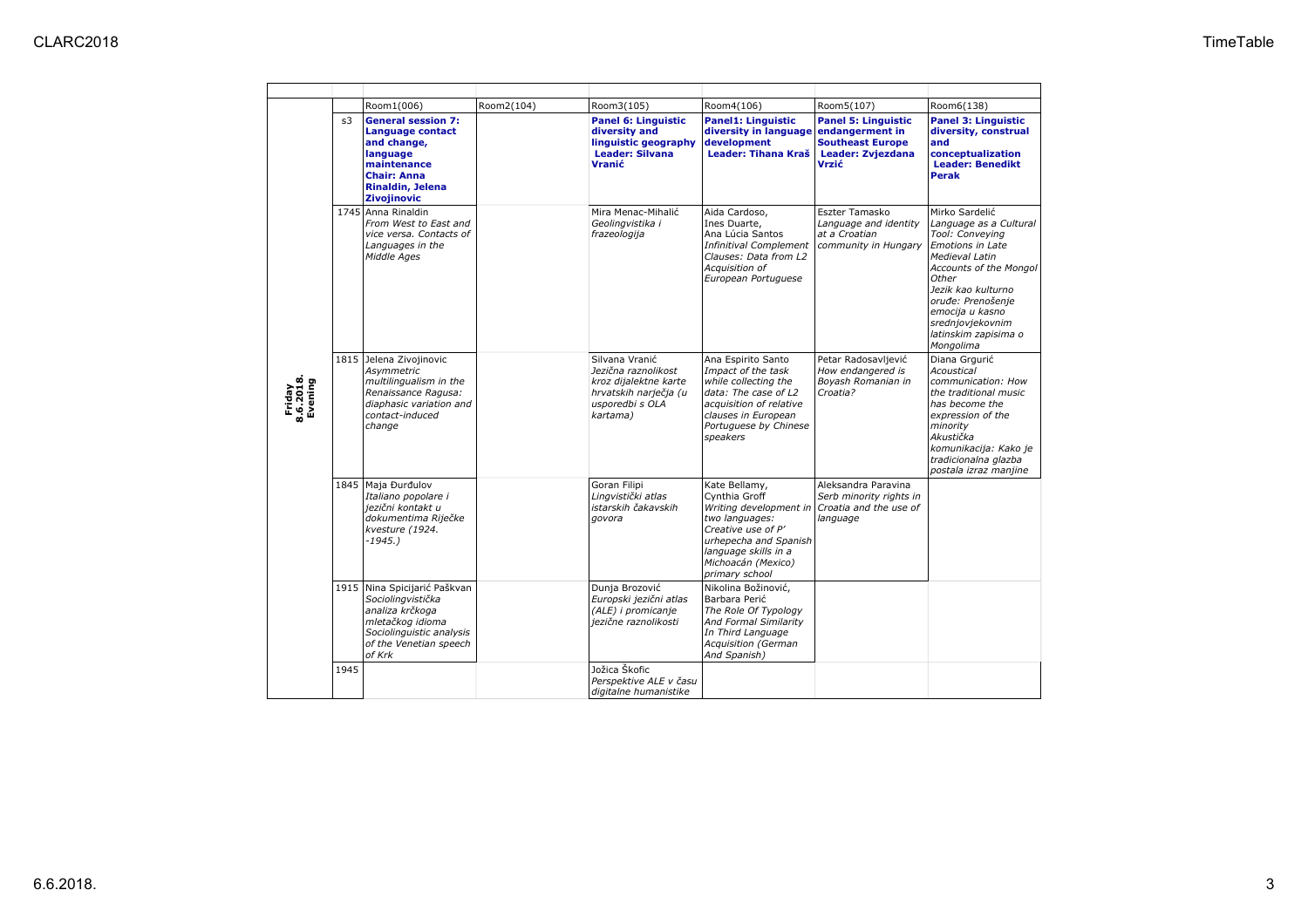| Saturday<br>9.6.2018.<br>Morning |                | Room1(006)                                                                                                                                                                                                         | Room2(104)                                                                                                                                | Room3(105)                                                                                                                             | Room4(106)                                                                                                                                                                                                                                                                                                                                                       | Room5(107)                                                                                                                                                                                               | Room6(138)                                                                                                                                                                                    |  |  |  |  |
|----------------------------------|----------------|--------------------------------------------------------------------------------------------------------------------------------------------------------------------------------------------------------------------|-------------------------------------------------------------------------------------------------------------------------------------------|----------------------------------------------------------------------------------------------------------------------------------------|------------------------------------------------------------------------------------------------------------------------------------------------------------------------------------------------------------------------------------------------------------------------------------------------------------------------------------------------------------------|----------------------------------------------------------------------------------------------------------------------------------------------------------------------------------------------------------|-----------------------------------------------------------------------------------------------------------------------------------------------------------------------------------------------|--|--|--|--|
|                                  | 900            | Lenore Grenoble<br>Diminishing diversity:<br>Language shift and<br>loss                                                                                                                                            |                                                                                                                                           |                                                                                                                                        |                                                                                                                                                                                                                                                                                                                                                                  |                                                                                                                                                                                                          |                                                                                                                                                                                               |  |  |  |  |
|                                  |                | 1000 Coffee break                                                                                                                                                                                                  |                                                                                                                                           |                                                                                                                                        |                                                                                                                                                                                                                                                                                                                                                                  |                                                                                                                                                                                                          |                                                                                                                                                                                               |  |  |  |  |
|                                  | S <sub>4</sub> | <b>General session 8:</b><br>Language contact<br>and change,<br>language<br>maintenance,<br>language<br>revitalisation,<br>language policy<br><b>Chair:Ellen Smith</b><br>Dennis, Aleksandra<br><b>Salamurovic</b> | <b>Panel 2: Accentual</b><br>variation in standard<br><b>Croatian</b><br><b>Leader: Mihaela</b><br>Matešić                                | <b>General session 9:</b><br><b>Cognitive linguistics</b><br>and semantics<br><b>Chair: Vesna Cigan,</b><br>Darija Omrčen              | <b>Panel1: Linguistic</b><br>diversity in language<br>development<br><b>Leader: Tihana Kraš</b>                                                                                                                                                                                                                                                                  | <b>Panel 5: Linguistic</b><br>endangerment in<br><b>Southeast Europe</b><br>Leader: Zvjezdana<br>Vrzić                                                                                                   | Panel 8:<br><b>Morphological</b><br>doublets: from a<br>diachronic to a<br>synchronic<br>perspective<br><b>Leaders: Tomislava</b><br>Bošnjak Botica,<br>Gordana Hržica,<br><b>Dario Lečić</b> |  |  |  |  |
|                                  |                | 1030 Ellen Smith-Dennis<br>Contact with a contact<br>language: linguistic<br>change in Papapana<br>and the implications<br>for language<br>maintenance                                                             | Blaženka Martinović<br>Od gramatike do<br>komunikacije i natrag<br>- primjer zanaglasnih<br>dužina                                        | Darija Omrčen<br>Gas do daske:<br>Semantička analiza i<br>figurativnost engleskih<br>nadimaka trkača i<br>trkačica                     | Ester Vidović<br>The role of<br>interlocutors in the<br>young child's<br>language choice                                                                                                                                                                                                                                                                         | Christian Voss<br>Vitality and codification<br>attempts among the<br>Slavic-speaking<br>minorities in Northern<br>Greece                                                                                 | Anna M. Thornton<br>Overabundance: A<br>canonical typology                                                                                                                                    |  |  |  |  |
|                                  |                | 1100 Aleksandra<br>Salamurovic,<br>Motoki Nomachi<br>Attitudes towards<br>Script and Script<br>Revitalization: The<br>Case of Glagolitic                                                                           | Domagoj Vidović<br>Naglasni sustav<br>između normativnoga i<br>deskriptivnoga pristupa<br>te stanja u mjesnim<br>qovorima                 | Jelena Uher<br>Opojmljivanje iskustva<br>svetoga u hrvatskoj<br>fantastičnoj prozi                                                     | Dragana Radojević<br>Expressing causality by<br>prepositions in L2<br>Italian                                                                                                                                                                                                                                                                                    | Franco Finco<br>Minority languages in<br>the cross-border Alps-<br><b>Adriatic Community:</b><br>Teacher education at<br>the University College<br>of Teacher Education<br>Carinthia (PHK<br>Klagenfurt) | Tomislava Bošnjak<br>Botica,<br>Jurica Budja,<br>Gordana Hržica,<br>Dario Lečić<br>Database of Croatian<br>Morphological Doublets                                                             |  |  |  |  |
|                                  |                | 1130 Cher Leng Lee<br>Diminishment of<br>linguistic diversity: the<br>case of Singapore                                                                                                                            | Ivančica Banković-<br>Mandić<br>Hrvatska standardna<br>ortoepija kroz prizmu<br>evolucije identiteta                                      | Vesna Cigan<br>What is a machine<br>without a nut, and a<br>nut without a bolt?<br>Metaphors in<br>mechanical<br>engineering discourse | Orsolya Žagar<br>Szentesi,<br>Kristina Katalinić<br>Mehanizam prefigiranja<br>smjernog značenja u<br>mađarskome - izazovi<br>u podučavanju<br>mađarskoga kao inog<br>jezika (MIJ)<br>Prefixation mechanism<br>with directional<br>prefixes - challenges<br>in teaching Hungarian<br>as a foreign language                                                        | Mirjana Mirić<br>Child language<br>documentation and the<br>role of the community<br>in preserving<br>endangered Romani<br>varieties in Southeast<br>Serbia                                              | Dario Lečić<br>What can<br>morphological doublets<br>tell us about mental<br>grammars?                                                                                                        |  |  |  |  |
|                                  |                | 1200 Hadjer Chellia<br>Revealing Complexity:<br>French Language Use<br>amongst Algerian<br>Émigré Postgraduates<br>in the United Kingdom<br>(WebConferencing)                                                      | Jasmin Hodžić<br>Akcenatske varijacije u<br>standardnim jezicima<br>na novoštokavskoj<br>osnovici:<br>iskustva iz bosanskoga<br>standarda |                                                                                                                                        | Ivana Lalli Paćelat<br>Razvoj dječjeg jezika,<br>jezične svjesnosti i<br>stava o jeziku u prve<br>tri godine života -<br>primjer hrvatsko-<br>talijanskog dvojezičnog<br>dieteta<br>Development of child's<br>language, language<br>awareness and<br>language attitude over<br>the first three years -<br>an example of a<br>Croatian-Italian<br>bilingual child | Svetlana Ćirković<br>Language<br>documentation of<br>Romani in Eastern<br>Serbia (Knjaževac and<br>surroundings)                                                                                         | Neil Bermel<br>Diachronic variation or<br>language change? The<br>case of inflectional<br>doublets in Czech                                                                                   |  |  |  |  |
|                                  |                | 1230 Lunch break                                                                                                                                                                                                   |                                                                                                                                           |                                                                                                                                        |                                                                                                                                                                                                                                                                                                                                                                  |                                                                                                                                                                                                          |                                                                                                                                                                                               |  |  |  |  |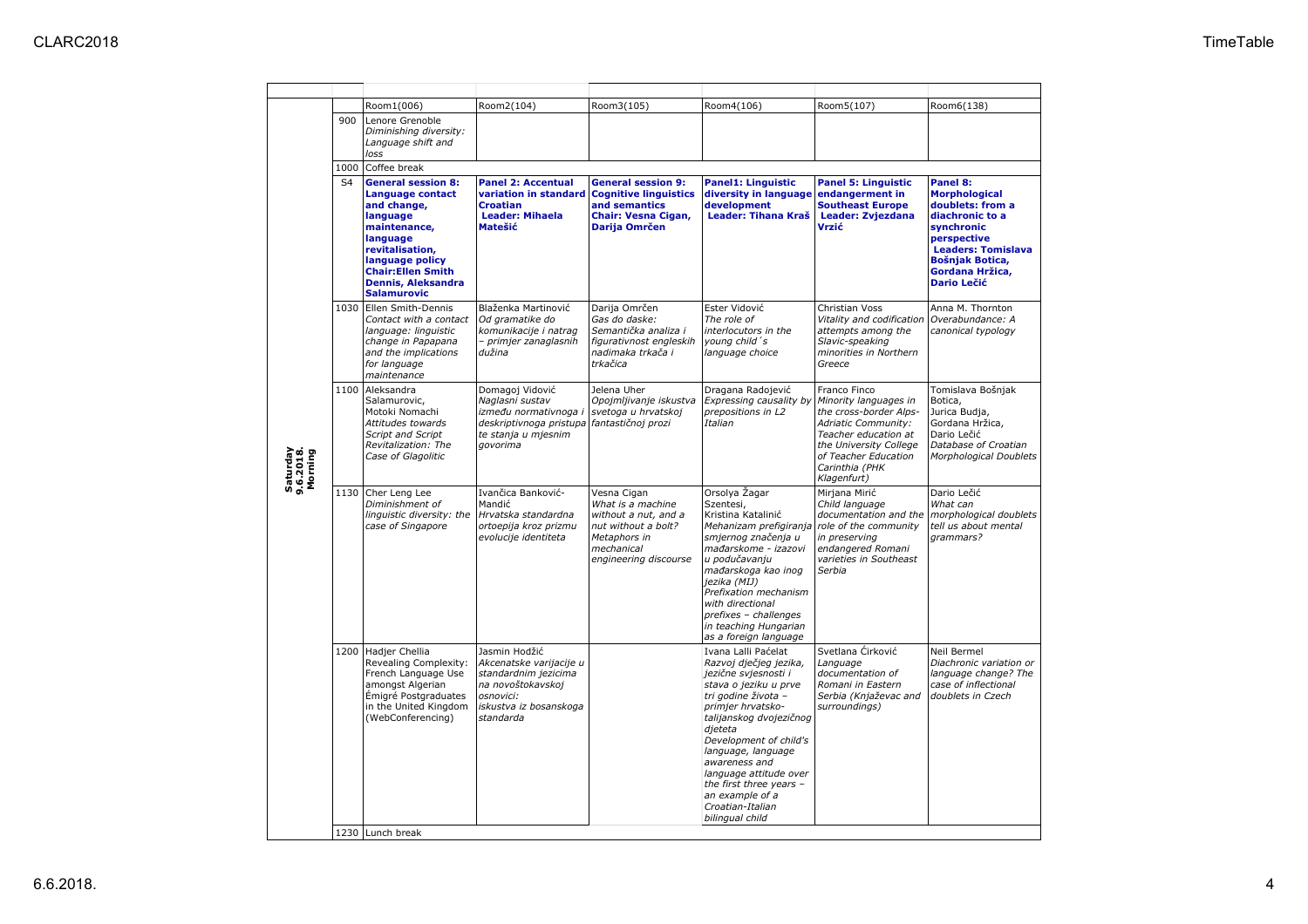|                                    |                | Room1(006)                                                                                                                                                                                | Room2(104)                                                                                                          | Room3(105)                                                                                                                                                                                                                                                                                                      | Room4(106)                                                                                                                                                        | Room5(107)                                                                                                                                                        | Room6(138)                                                                                                                                                                                    |
|------------------------------------|----------------|-------------------------------------------------------------------------------------------------------------------------------------------------------------------------------------------|---------------------------------------------------------------------------------------------------------------------|-----------------------------------------------------------------------------------------------------------------------------------------------------------------------------------------------------------------------------------------------------------------------------------------------------------------|-------------------------------------------------------------------------------------------------------------------------------------------------------------------|-------------------------------------------------------------------------------------------------------------------------------------------------------------------|-----------------------------------------------------------------------------------------------------------------------------------------------------------------------------------------------|
| Saturday<br>9.6.2018.<br>Afternoon | 1400           | Dan Zeman<br>Uniformity versus<br>Diversity: Dependency<br>Grammar for All                                                                                                                |                                                                                                                     |                                                                                                                                                                                                                                                                                                                 |                                                                                                                                                                   |                                                                                                                                                                   |                                                                                                                                                                                               |
|                                    | 1500           | <b>Break</b>                                                                                                                                                                              |                                                                                                                     |                                                                                                                                                                                                                                                                                                                 |                                                                                                                                                                   |                                                                                                                                                                   |                                                                                                                                                                                               |
|                                    | S <sub>5</sub> | <b>General session 10:</b><br>Language learning<br>and teaching<br><b>Chair: Branka</b><br>Drljača Margić,<br><b>Matea Bulić</b>                                                          | <b>Panel 2: Accentual</b><br>variation in standard<br><b>Croatian</b><br><b>Leader: Mihaela</b><br>Matešić          | <b>Panel 4: Syntactic</b><br>diversity across time<br><b>Leader: Diana</b><br><b>Stolac</b>                                                                                                                                                                                                                     | <b>Panel 7: Linguistic</b><br>diversity and Corpus<br><b>Linguistics</b><br><b>Leader: Marco</b><br><b>Angster</b>                                                | <b>Panel 5: Linguistic</b><br>endangerment in<br><b>Southeast Europe</b><br><b>Leader: Zvjezdana</b><br>Vrzić                                                     | Panel 8:<br><b>Morphological</b><br>doublets: from a<br>diachronic to a<br>synchronic<br>perspective<br><b>Leaders: Tomislava</b><br>Bošniak Botica,<br>Gordana Hržica,<br><b>Dario Lečić</b> |
|                                    |                | 1515   Matea Bulić<br>Negativni jezični<br>prijenos na<br>morfosintaktičkoj razini dovesti do neutralnoga<br>u učenju srodnih<br>jezika: talijanskog (J2)<br>i španjolskog jezika<br>(J3) | Elenmari Pletikos<br>Koji organski idiomi<br>govornika mogu<br>hrvatskog standardnog<br>naglasnog sustava?          | Diana Stolac<br>Sintaktičke raznolikosti<br>u dijakroniji i sinkroniji<br>(na primjeru pravnih<br>tekstova) / Syntactic<br>diversities in diachrony<br>and synchrony (on the<br>example of legal texts)                                                                                                         | Marco Angster<br>Introduction to<br>Linguistic diversity and<br><b>Corpus Linguistics</b>                                                                         | Lucija Šimičić,<br>Klara Bilić Meštrić<br>Language shift and<br>revitalization potential<br>of Arbanasi - voices of<br>the community and the<br>researcher's role | Matías Guzmán<br>Naranjo<br>Doubletisms as<br>multiple inheritance -<br>evidence from Slavic                                                                                                  |
|                                    |                | 1545 Marina Jajić<br>Novogradec<br>Jezični sustavi i njihova televizijski govornici<br>dinamika u studenata<br>slavenskih kao inih<br>jezika                                              | Jelena Vlašić Duić<br>Naglasna norma i                                                                              | Jasna Vince<br>Smieniivanie<br>sintetičkih i analitičkih<br>izričaja u<br>hrvatskoglagoljskim<br>tekstovima                                                                                                                                                                                                     | Björn Hansen,<br>Edvta Jurkiewicz-<br>Rohrbacher,<br>Zrinka Kolaković<br>Tracking clitic variation<br>in BCS with the help of<br>web corpora                      | Marilena Karyolemou<br>Language revitalization<br>at the periphery:<br>Cypriot Arabic in the<br>21st century                                                      | Enzo Santilli<br>Overabundance in<br>Italian comparatives<br>più buono/migliore and<br>più cattivo/peggiore                                                                                   |
|                                    |                | 1615 Branka Drljača Margić,<br>Irena Vodopija-<br>Krstanović<br>Language in EMI as a<br>motivating factor,<br>perceived barrier and<br>essential prerequisite                             | Mihaela Matešić<br>Sto se sve događa s<br>naglaskom u proklizi u<br>suvremenome<br>hrvatskom<br>standardnom jeziku? | Gordana Čupković<br>Funkcija i značenje<br>demonstrativa u<br>odlomcima evanđelja<br>reformacijskoga<br>prijevoda Novoga<br>testamenta (1563)<br>The function and<br>meaning of<br>demonstratives in the<br>selected parts of the<br>Gospel in the<br>Reformation<br>translation of the New<br>Testament (1563) | Simone Ciccolone,<br>Silvia Dal Negro<br>Constructions in code-<br>mixed utterances:<br>quantitative<br>observations on a<br>Tyrolean-Italian<br>bilingual corpus | Andrea Pascaru<br>Revival and Fall in<br>Adapting Folklore and<br>Poetics: Revitalization<br>and Cultural Turn of<br>the Banat Bulgarian<br>Language              | Tomislava Bošnjak<br>Botica,<br>Jurica Budja,<br>Gordana Hržica<br>Croatian double-<br>gender nouns                                                                                           |
|                                    | 1645           |                                                                                                                                                                                           | Lorna Raile<br>Dvosložni i trosložni<br>prijedlozi kao toničke<br>riječi u osječkom<br>govoru                       | Maslina Ljubičić<br>O promjenama u<br>moliškohrvatskoj<br>sintaksi<br>About some changes in<br>the Molise Croatian<br>syntax                                                                                                                                                                                    | Silvia Dal Negro,<br>Marta Ghilardi<br>Eliciting comparable<br>spoken data in minor<br>languages: first<br>observations from the<br>corpus Kontatti               |                                                                                                                                                                   | Gordana Hržica,<br>Ana Matić<br>Morphological doublets<br>in language acquisition                                                                                                             |
|                                    |                | 1715 Trip+Dinner Opatija                                                                                                                                                                  |                                                                                                                     |                                                                                                                                                                                                                                                                                                                 |                                                                                                                                                                   |                                                                                                                                                                   |                                                                                                                                                                                               |